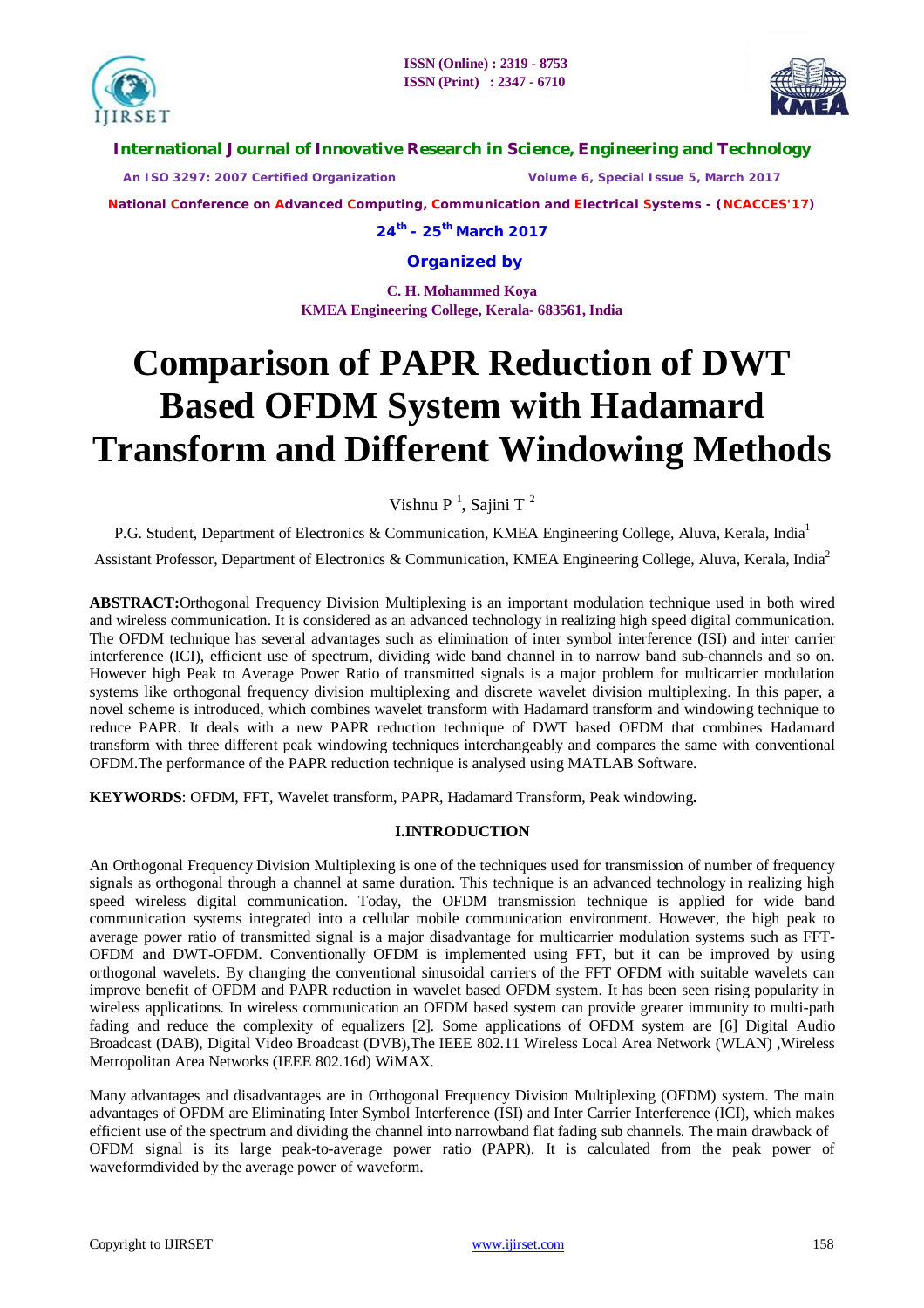$PAPR =$ Peak or maximum power of the signal x(t) Average or mean power of the signal  $x(t)$ (1)

It limits the application of OFDM in communication systems. If flexibility and adaptation of spectrum is focused in future, the wavelet is suitable for the future wireless communication. Comparing with Fourier transform, the spectral efficiency of the channels is better in Wavelet transform, since it does not use Cyclic Prefix (CP) [1].For PAPR reduction in OFDM system, two techniques are available. They are signal scrambling techniques and signal distortion techniques. Signal scrambling techniques are all variations on how to scramble the codes to decrease the PAPR. Coding techniques can be used for signal scrambling [3].

In this paper, a scheme is introduced, which combines wavelet transform with Hadamard transform and windowing technique to reduce PAPR. It deals with a novel PAPR reduction scheme of DWT based OFDM that combining Hadamard transform with three different peak windowing techniques and comparing the same with conventional OFDM. The thesis paper is organized as follows. Section 2 discussed about system design. Section 3 deals with the results and discussions and finally, Section 4 presents conclusion.

## **II. SYSTEM DESIGN**

In conventional OFDM system there have been introduced a technique for PAPR reduction which combines Hadamard Transform and Different Windowing Methods. Here Hamming window, Kaiser Window and Hanning window methods are used. Here Discrete Wavelet Transform is used instead of Fast Fourier Transform in OFDM system. And this system is combined with Hadamard transform and Different Peak windowing schemes such as Hamming window, Kaiser Window and Hanning window. In the Discrete Wavelet Transform based OFDM, the transformation takes place along the time and frequency planes by shifting or by time and by scaling or by frequency, unlike the regular Fourier transform where the transformation takes place only in frequency domain. So the performance of PAPR reduction of above mentioned OFDM scheme with conventional OFDM scheme or FFT based OFDM scheme is implemented. In this scheme, the given data is applied to mapped block. This mapped data is then modulated and is gone through Hadamard transform. This Hadamard transformed data is then performed through Inverse Discrete Wavelet Transform operation. The IDWT operation performance is with respect to scaling coefficient or shifting coefficient. Then the signals from output of IDWT get peak windowed with the help of windows such as Hanning window, Hamming window and Kaiser Window. This windowed signal is then transmitted through the channel. The Peak to Average Power Ratio of the transmitted part of the Orthogonal Frequency Division Multiplexing system is measured. The Block diagram representation of the scheme is illustrated in figure 1.



Fig. 1: Discrete Wavelet Transform Block Diagram with PAPR reduction technique

## **Algorithm**:-

- Step1: Enter the Random Data input based on number of subcarriers.
- Step2: Modulate the randomized Data by using QPSK modulator.
- Step3: Select a wavelet from appropriate wavelet family for providing Wavelet transform block.
- Step4: Implementing the Peak windowing technique combined with DWT OFDM system.
- Step5: Comparing the PAPR reduction value of DWT-OFDM with Peak windowing technique and FFT based OFDM system with the Peak windowing technique.
- Step6: Implementing the Hadamard transform technique combined with DWT OFDM system.
- Step7: Comparing the PAPR reduction value of DWT-OFDM with Hadamard transform and FFT based OFDM system with Hadamard transform.
- Step8: Implementing the combined Hadamard transform with peak windowing technique in DWT OFDM system.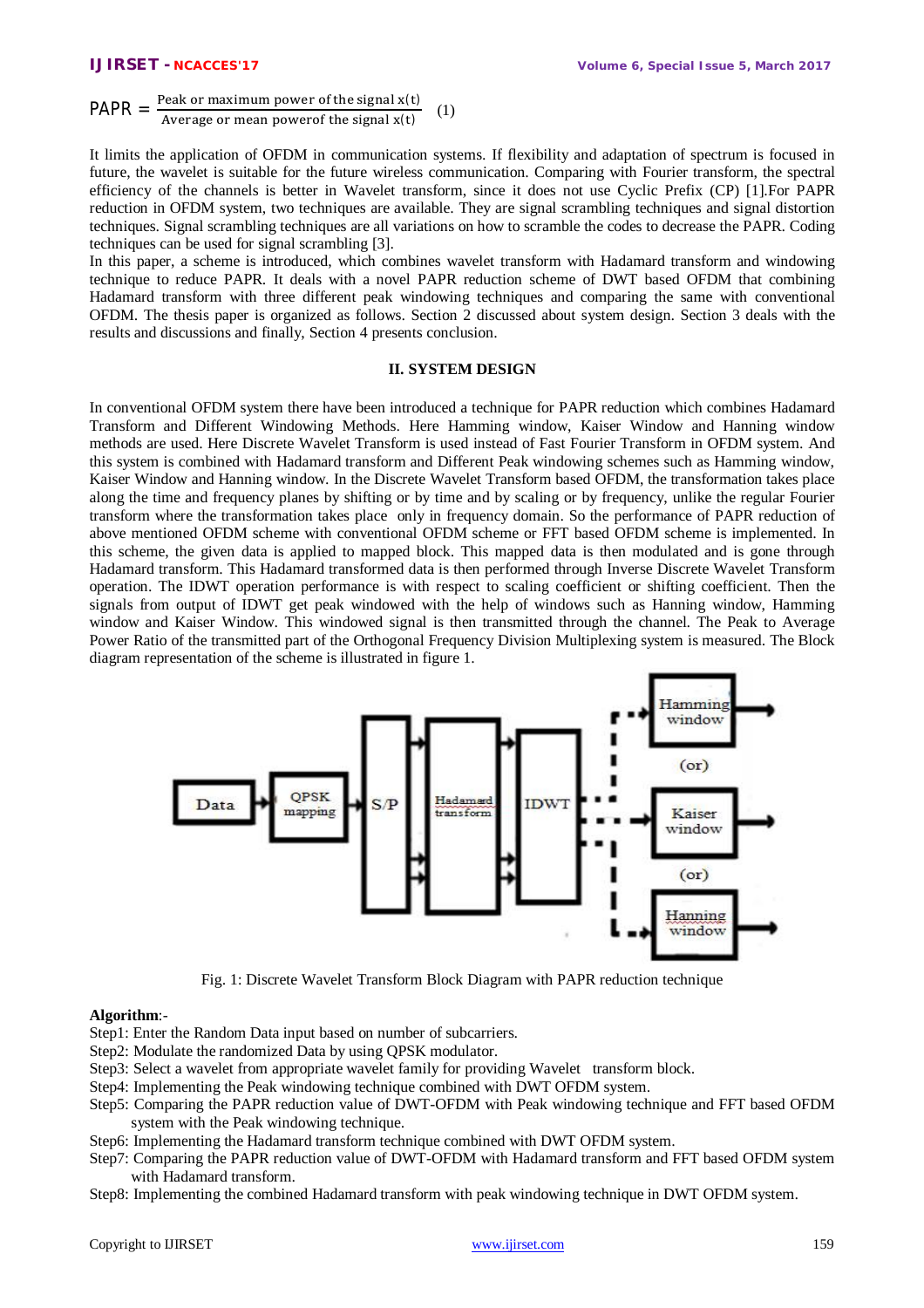Step9: Comparing the PAPR reduction results of combined Hadamard transform with peak windowing function in DWT-OFDM and FFT based OFDM system combined Hadamard transform with Peak windowing technique.

## **Materials and Methods used for System design**

**Wavelet Transform:** The wavelet transform takes place in the domain of frequency. It happens through shifting and scaling which has time frequency localisation. There are two types of wavelet transform. They are continuous wavelet transform (CWT) and discrete wavelet transform. DWT performed better and easy to implement. It has less computational complexity. The OFDM system replaces the discrete wavelet transform [5]. As they are not using cyclic prefix these gives a better channel performance. Here, the wavelet transform makes use the low pass filter (LPF) and High Pass Filter (HPF), for the better and perfect construction, the quadrature mirror filter is used at the receiver side. In LPF and HPF an approximate and detailed filter coefficient are used respectively. The approximated coefficient and detailed coefficients are refixed as scaling coefficients and wavelet coefficients respectively. In the transmitter end and receiver end, the synthesis filter bank and analysis filter respectively is used in DWT based OFDM [1]. The Inverse Discrete Wavelet Transform can reconstruct the discrete signal s (n). It is given by:

$$
s(n) = \frac{1}{\sqrt{M}} \sum_{k} W_{\varphi}(j_0, k) \varphi_{j_0, k}(n) + \sum_{j=j_0} \sum_{k} W_{\psi}(j, k) \psi_{j, k}(n) \tag{2}
$$

**Hadamard Transform:** The Hadamard transform is a technique based on the relationship between correlation property of OFDM input sequence and PAPR probability. The peak value of the autocorrelation is represented by the average of the input sequence [4]. Using the binary (base2) representation of indices *n* and  $k$ , the transform of the Hadamard can be defined recursively.

$$
H_m = \frac{1}{\sqrt{2}} \begin{pmatrix} H_{m-1} & H_{m-1} \\ H_{m-1} & -H_{m-1} \end{pmatrix}
$$
 (3)

WHT has no band width expansion, no power increases, and no data rate loss.

**Peak Windowing technique:** In signal analysis and estimation, digital filter and speech processing various windowing functions are used. In order to minimize PAPR of OFDM a signal distortion technique is used which is known as peak windowing technique. Using the peak windowing, the signal can be multiplied with proper window function. If a signal peak exceeds a certain threshold the peak is then windowed [7]. As an improved clipping technique, peak windowing attenuates peak signals. For this purpose certain windows like Hanning window, Kaiser window or hamming window are used. The out of bands radiation can be reduced by this method.

## **III. RESULTS AND DISCUSSIONS**

To verify the performance of proposed technique, the parameters used for simulation are as follows. In this project, the number of subcarriers represented as N is taken as 256, QPSK is used for modulation operation, and IDWT is used in primary stage in which the wavelet used is daubechies1. For analysing this technique, the software MATLAB R2015a is used to simulate the different OFDM system comparison for PAPR Reduction. Maximum symbols used are 1e4 for the simulation. The PAPR value is plotted based on the complimentary cumulative distribution function. By using these parameters, the analysis of PAPR Reduction in DWT-OFDM scheme of system is done and compared with the conventional OFDM scheme of the system. The parameters are illustrated in the Table 1:

| <b>Parameters</b>  | <b>Specifications</b> |  |  |
|--------------------|-----------------------|--|--|
| No: of subcarriers | 256                   |  |  |
| Wavelet            | Haar or db1           |  |  |
| Modulation         | <b>OPSK</b>           |  |  |
| No. of symbols     | 10000                 |  |  |

## Table.1: System Parameters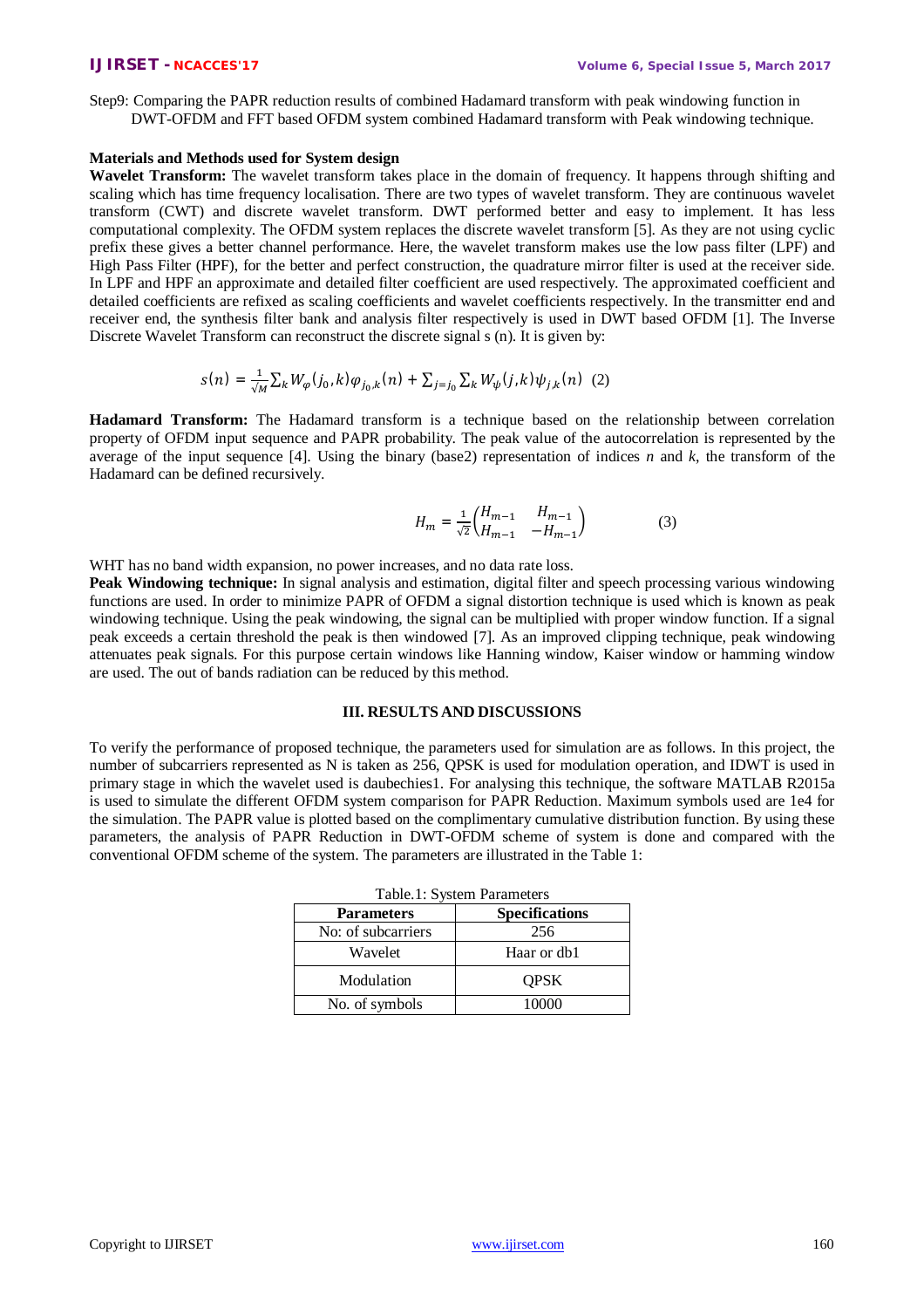## **PAPR Plot of DWT and FFT OFDM system with Different Windowing functions:**



Fig.2: PAPR Plot of DWT and FFT OFDM with different Windowing techniques.

|  |  |  | Table 2: PAPR of DWT and FFT OFDM with Different Windowing technique. |  |
|--|--|--|-----------------------------------------------------------------------|--|
|  |  |  |                                                                       |  |

| Techniques used       | Conventional<br>OFDM in dB | DWT OFDM in dB | Amount of<br>reduction |
|-----------------------|----------------------------|----------------|------------------------|
| <b>Hanning</b> window | 11.6                       | 9.2            | 2.4                    |
| <b>Hamming</b> window | 11.6                       | 8.9            | 2.7                    |
| Kaiser window         | 11.6                       | 5.4            | 6.2                    |

The figure 2 shows the PAPR plots of three different window functions combined with conventional OFDM and DWT OFDM. By comparing the results of PAPR reduction of DWT-OFDM system with three window functions provides different reduction range. The difference between the amount of value of PAPR in FFT and DWT OFDM system combined with three windowing techniques such as Hanning, Hamming and Kaiser Windows are obtained respectively as 2.4dB, 2.7dB and 6.2dB. By combining this amount of reduction of each scheme the Kaiser window function with OFDM system exhibit better performance to compare with other window functions. The Hamming window and Hanning window schemes are window techniques used for good PAPR reduction.

## **PAPR plot of Hadamard transform with different Window techniques based On FFT and DWT OFDM:**

Figure 3 shows the PAPR plots of Hadamard transform with three different windowing functions in FFT and DWT OFDM systems. First consider the Hadamard transform with Hamming window in DWT-OFDM system. The result of PAPR range is about 10.3dB. But in the case of FFT-OFDM scheme combining the Hadamard transform with Hamming window, the range of PAPR about 14.8dB. Then comparing the difference between two OFDM schemes, the amount of PAPR reduction is 4.5 dB. In Second case, the Hadamard transform with Hanning window in DWT-OFDM system is considered. The result of PAPR range is about 9.2dB. But in the case of FFT-OFDM scheme combine the Hadamard transform with Hanning window, the range of PAPR is about 15dB. Then comparing the difference between two OFDM schemes, the amount of PAPR reduction is 5.8dB. In Third case, the Hadamard transform with Kaiser Window in DWT-OFDM system is implemented. The result of PAPR range is about 9.5dB. But in the case of FFT-OFDM combining the Hadamard transform with Kaiser Window, the range of PAPR about 11.5dB. Then comparing the difference between two OFDM schemes, the amount of PAPR reduction is 2dB.



Fig.3: PAPR plot of Hadamard transform with different window techniques based on FFT and DWT OFDM